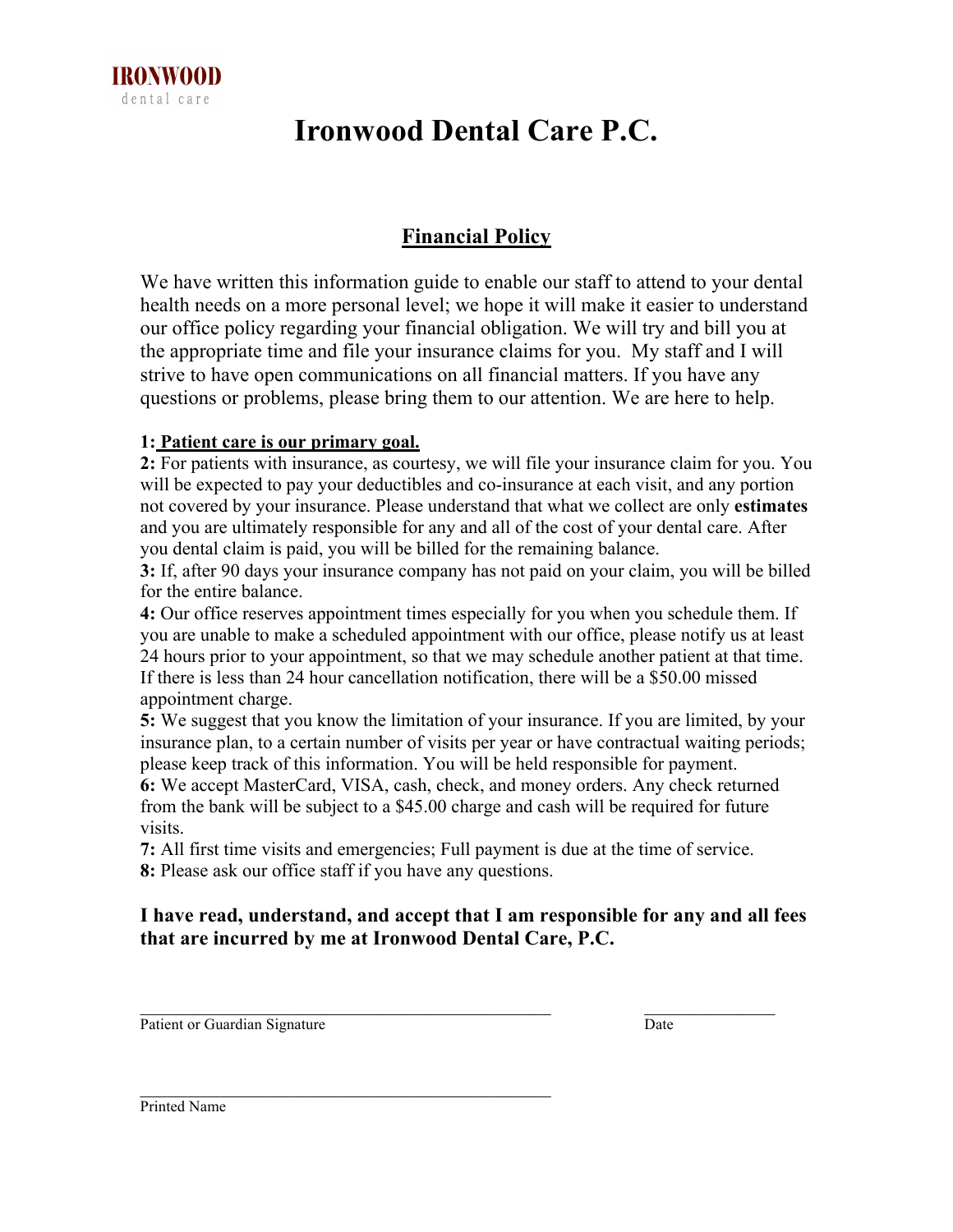

# **Ironwood Dental Care P.C.**

# **Acknowledgement of Receipt of Notice of Privacy Practices**

*\*\*You May Refuse to Sign This Acknowledgement\*\**

| I,                                                           | have received a copy of this office's Notice of                                      |  |  |  |  |  |
|--------------------------------------------------------------|--------------------------------------------------------------------------------------|--|--|--|--|--|
| Privacy Practices.                                           |                                                                                      |  |  |  |  |  |
|                                                              |                                                                                      |  |  |  |  |  |
|                                                              |                                                                                      |  |  |  |  |  |
| (Please Print Name)                                          |                                                                                      |  |  |  |  |  |
|                                                              |                                                                                      |  |  |  |  |  |
|                                                              |                                                                                      |  |  |  |  |  |
| (Signature)                                                  |                                                                                      |  |  |  |  |  |
|                                                              |                                                                                      |  |  |  |  |  |
| (Date)                                                       |                                                                                      |  |  |  |  |  |
|                                                              |                                                                                      |  |  |  |  |  |
|                                                              | For Office Use Only                                                                  |  |  |  |  |  |
|                                                              |                                                                                      |  |  |  |  |  |
| Practices, but acknowledgment could not be obtained because: | We attempted to obtain a written acknowledgement of receipt of our Notice of Privacy |  |  |  |  |  |
|                                                              |                                                                                      |  |  |  |  |  |
| Individual refused to sign.                                  |                                                                                      |  |  |  |  |  |

- Communication barriers prohibited obtaining the acknowledgement.  $\Box$
- $\Box$ An emergency situation prevented us from obtaining acknowledgement.

 $\mathcal{L}_\text{max}$  and the contribution of the contribution of the contribution of the contribution of the contribution of

 $\Box$ Other. (Please Specify)\_\_\_\_\_\_\_\_\_\_\_\_\_\_\_\_\_\_\_\_\_\_\_\_\_\_\_\_\_\_\_\_\_\_\_\_\_\_\_\_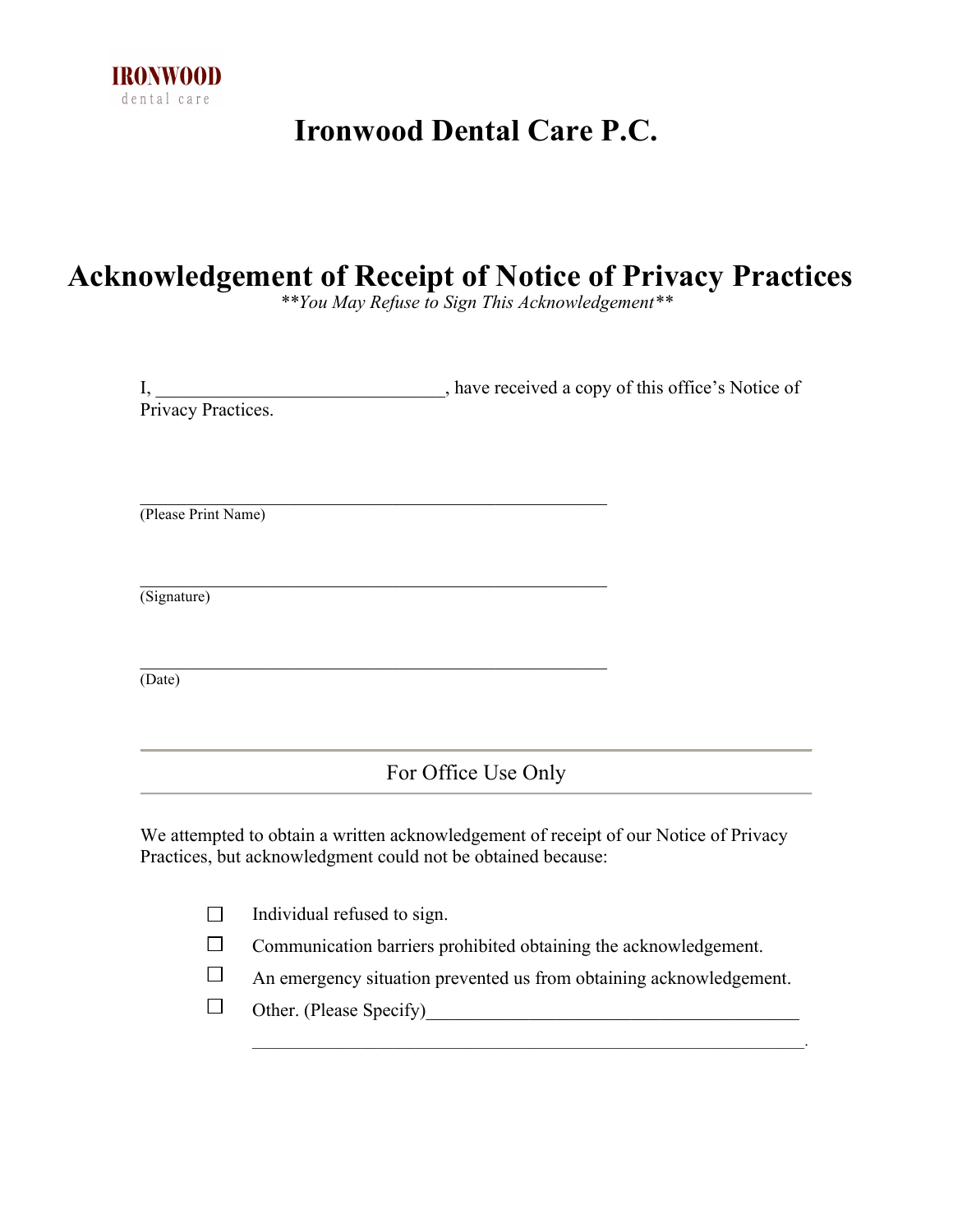### Welcome to Ironwood Dental Care. Please fill out this form completely and print clearly. If you have any questions we will be glad to help you.

#### **PATIENT INFORMATION:**

|                                                                       | Sex: M $\Box$ F $\Box$ Age: Birth date: Marine Marital Status: Single $\Box$ Married $\Box$ Widowed $\Box$                                                                                                                     |  |  |
|-----------------------------------------------------------------------|--------------------------------------------------------------------------------------------------------------------------------------------------------------------------------------------------------------------------------|--|--|
|                                                                       | Patient SSN: Patient SSN:                                                                                                                                                                                                      |  |  |
|                                                                       | How would you like us to confirm your appointments? (Multiple is okay) Home $\Box$ Work $\Box$ Cell $\Box$ Email $\Box$                                                                                                        |  |  |
|                                                                       |                                                                                                                                                                                                                                |  |  |
|                                                                       | Occupation: Employer: Employer:                                                                                                                                                                                                |  |  |
|                                                                       |                                                                                                                                                                                                                                |  |  |
|                                                                       | If the patient is a student: School Name: Camera and School School School Name: Camera and School School School School School School School School School School School School School School School School School School Schoo |  |  |
|                                                                       |                                                                                                                                                                                                                                |  |  |
|                                                                       |                                                                                                                                                                                                                                |  |  |
| <b>ACCOUNT INFORMATION:</b>                                           |                                                                                                                                                                                                                                |  |  |
|                                                                       |                                                                                                                                                                                                                                |  |  |
|                                                                       | SSN: SSN: State: Birth date: Drivers License #: State: State:                                                                                                                                                                  |  |  |
|                                                                       |                                                                                                                                                                                                                                |  |  |
|                                                                       |                                                                                                                                                                                                                                |  |  |
|                                                                       | Employer Address: Employer Address: Employer Address:                                                                                                                                                                          |  |  |
| <b>INSURANCE:</b>                                                     |                                                                                                                                                                                                                                |  |  |
|                                                                       | Name of Insured (person who holds the insurance):                                                                                                                                                                              |  |  |
|                                                                       | $SSN:$ DOB: DOB:                                                                                                                                                                                                               |  |  |
|                                                                       | Relationship to patient: Insurance Co.: Insurance Co.:                                                                                                                                                                         |  |  |
| Is patient covered by additional dental insurance? $Yes \Box No \Box$ |                                                                                                                                                                                                                                |  |  |
|                                                                       |                                                                                                                                                                                                                                |  |  |
|                                                                       |                                                                                                                                                                                                                                |  |  |
|                                                                       |                                                                                                                                                                                                                                |  |  |
|                                                                       |                                                                                                                                                                                                                                |  |  |

*I, THE UNDERSIGNED CERTIFY THAT I (OR MY DEPENDENT) HAVE INSURANCE COVERAGE AND ASSIGN DIRECTLY TO DR. STANLEY ALL INSURANCE BENEFITS, IF ANY, OTHERWISE PAYABLE TO ME FOR SERVICES RENDERED. I UNDERSTAND THAT I AM FINANCIALLY RESPONSIBLE FOR ALL CHARGES WHETHER OR NOT PAID BY INSURANCE. I HEREBY AUTHORIZE THE DOCTOR TO RELEASE ALL INFORMATION NECESSARY TO SECURE THE PAYMENT OF BENEFITS. I AUTHORIZE THE USE OF THIS SIGNATURE ON ALL INSURANCE SUBMISSIONS.* 

### **ASSIGNMENT AND RELEASE:**

I UNDERSTAND THAT IF MY ACCOUNT BECOMES DELINQUENT, AND THIS OFFICE TURNS MY ACCOUNT OVER TO A COLLECTION AGENCY, I WILL BE RESPONSIBLE FOR ANY FEES THAT ARE INCURRED IN THE PROCESS, AS WELL AS THE BALANCE OWED.